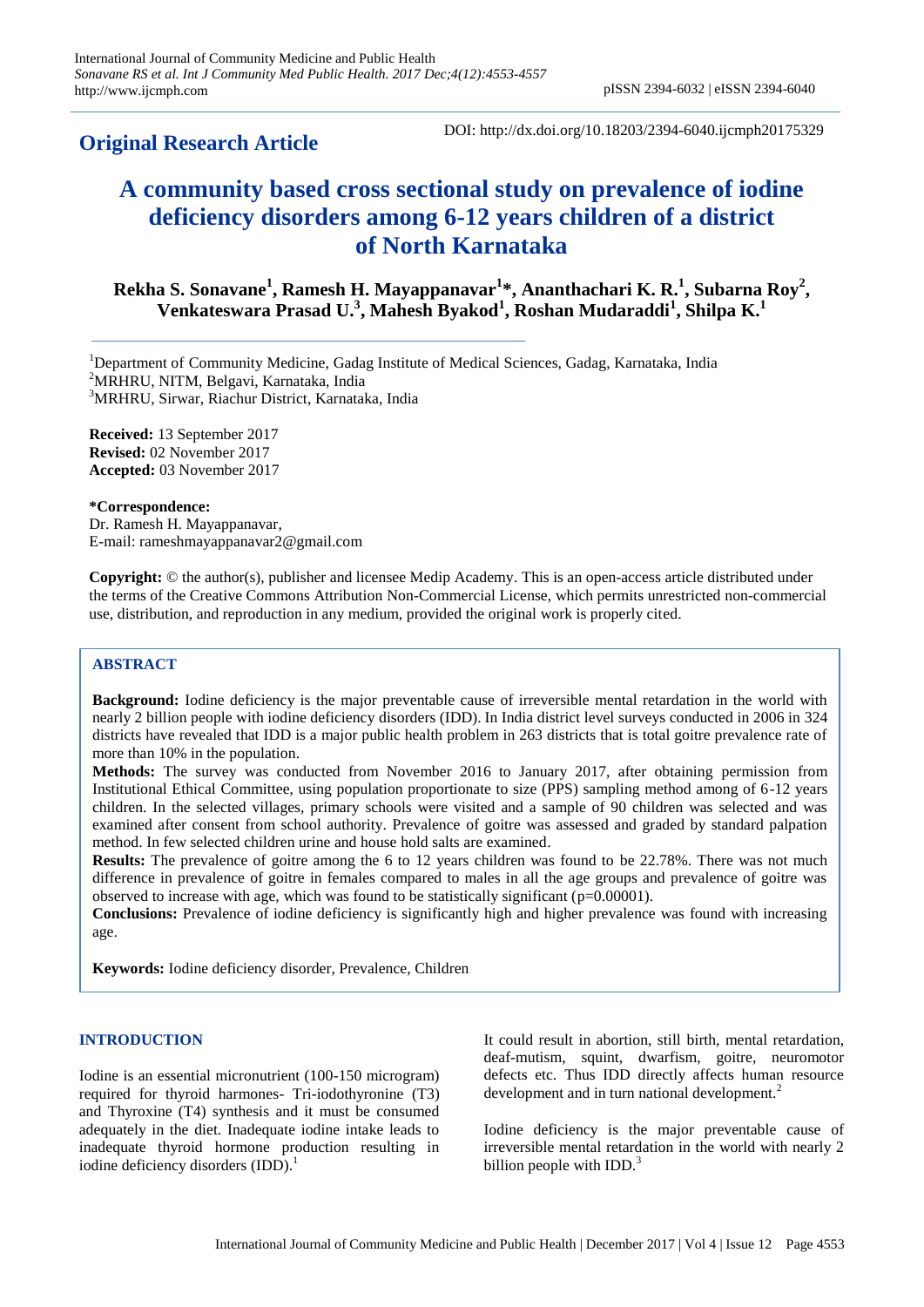In 1983 mandatory iodization of all table salt was introduced in India in an attempt to eliminate iodine deficiency and national iodine deficiency disorder control programme (NIDDCP) was launched during 1992 by directorate of health and family welfare services, as 100% centrally sponsored scheme with the creation of an IDD cell. $^{2}$  In 2005, Government of India has banned the sale of non-iodized salt for direct human consumption thought the country under the food adulteration act to be effective from May  $17<sup>th</sup>$  2006.<sup>4</sup>

Inspite of this, in India district level surveys conducted in 2006 out of 324 districts, IDD is a major public health problem in 263 districts, that is total goitre prevalence rate of more than  $10\%$  in the population.<sup>2</sup> Hence this study was conducted to assess the burden of IDD among children in the district.

### *Objectives*

To estimate the prevalence of iodine deficiency disorders and its associated factors among 6-12 years children of rural area of Gadag district.

### **METHODS**

The survey was conducted from November 2016 to January 2017, after obtaining permission from Institutional Ethics Committee, using population proportionate to size (PPS) sampling method among of 6- 12 years children.

As per 2011 census report the total population of the district was 10, 64,570 and the population residing in rural areas of Gadag district was 9, 66,803. Using the list of villages in all five taluka as per the 2011 Census report of Gadag district, by cluster sampling method cluster interval calculated and 30 villages were selected from the list. Only rural areas were included and urban population was excluded. Permission from the authorities of the education department and the district health office were obtained.

In the selected villages, government primary schools were visited and a sample of 90 children in the age group of 6-12 years was selected by systematic sampling and examined after consent from school authority.

#### *Inclusion criteria*

All the selected students in the age group of 6-12 years who were present during study were included.

#### *Exclusion criteria*

Students absent on the day of visit were excluded and in place of absent students, the next role number students were enrolled in to study.

Among students who fulfilled inclusion criteria prevalence of goitre was assessed by standard palpation method and graded as Grade 0-no palpable or visible goitre; Grade 1- goitre that is palpable but not visible when the neck is in the normal position; and Grade 2 goitre that is visible when the neck is in normal position and is palpable.

Every  $5<sup>th</sup>$  child in the selected sample was covered for obtaining the salt sample from their home. Every  $10^{th}$ child in the selected sample was covered for obtaining the urine sample for iodine estimation.

#### *Analysis of iodine concentration of salt samples*

As per the revised NIDDCP guidelines during the survey, 540 (20% of the total sample size) salt samples were collected from the houses of children. Approximately 20 grams of salt were collected in auto seal plastic pouches and the iodine concentration of the salt samples was estimated by the iodometric titration method.

Urine samples were collected in sterile container which was kept in cold box and transported to department where it was stored in ILR. Urine samples were tested for urinary iodine by Sandell – Kolthoff method at Model Rural Health Research Unit (MRHRU) Sirwar (Raichur district).

Data was entered in Microsoft excel and analysed using percentages and chi-square test.

#### **RESULTS**

Out of 2700 children, who were examined for assessing IDDs, 1348 were male and 1352 were females (Figures 1 and 2).



**Figure 1: Age and sex distribution of the children.**

From the Tables 1 and 2 it is observed that, the prevalence of goitre among the children was found to be 22.78%. And 19.67% of children had grade 1 goitre and 3.11% had grade 2 goitre. Among those male children who had goitre, 20.25% were grade 1 and 1.85%; were grade 2 goitre; among those female children who had goitre 19.08% had grade 1 and 4.38% had grade 2 goitre (Figure 3).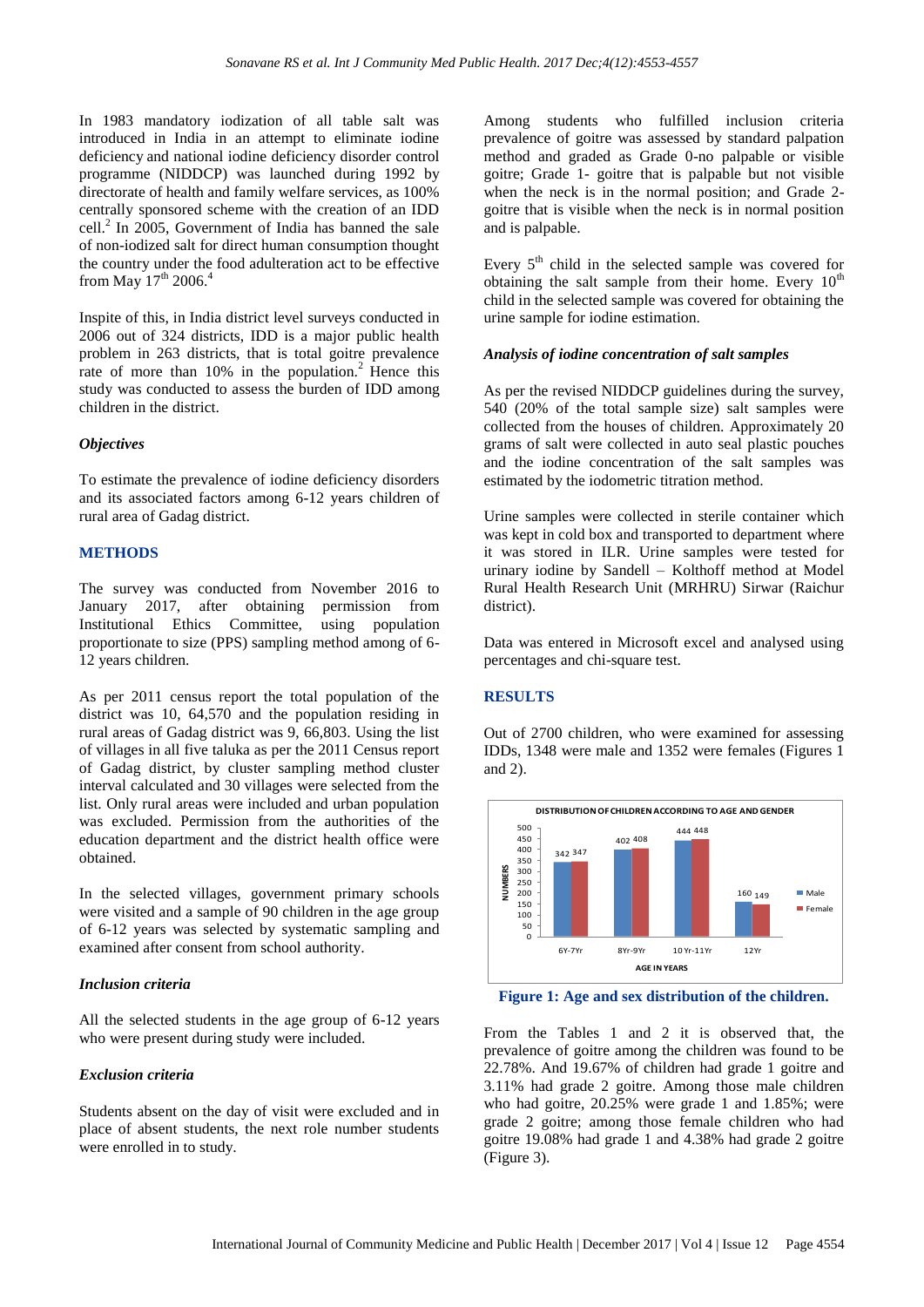



# **Figure 2: Pie diagram showing age distribution of the children.**

| <b>Sex</b>   | <b>Total examined</b> | <b>Grades of Goitre</b> |                       |             |        |
|--------------|-----------------------|-------------------------|-----------------------|-------------|--------|
|              |                       | 0 Grade                 | 1 <sup>st</sup> Grade | $2nd$ Grade | $($ %) |
| <b>Male</b>  | 1348                  | 1050                    | 273                   | 25          | 22.11  |
| Female       | 1352                  | 1063                    | 258                   | 59          | 23.45  |
| <b>Total</b> | 2700                  | 2113                    | 531                   | 84          | 22.78  |

# **Table 2: Prevalence rate of goitre among children aged 6 to 12 years in Gadag district.**

|                                                                                  | 33%<br>30% | 26%                                                                                                                                                                                                                                                                                  | ■ 6Y-7Yr<br>$\blacksquare$ 8Yr-9Yr<br>■ 10 Yr-11Yr<br>■ 12Yr                                                       | 600<br>400<br>200<br>$\mathbf 0$ | <b>GRADE 0</b>                                          | 273<br>-258<br><b>GRADE I</b><br>$\blacksquare$ Male $\blacksquare$ Female            | <b>GRADE II</b>                                                                                                     |  |
|----------------------------------------------------------------------------------|------------|--------------------------------------------------------------------------------------------------------------------------------------------------------------------------------------------------------------------------------------------------------------------------------------|--------------------------------------------------------------------------------------------------------------------|----------------------------------|---------------------------------------------------------|---------------------------------------------------------------------------------------|---------------------------------------------------------------------------------------------------------------------|--|
|                                                                                  |            | Figure 2: Pie diagram showing age distribution of the<br>children.                                                                                                                                                                                                                   | Table 1: Prevalence rate of goitre among 6-12 years aged school children of Gadag district by sex.                 |                                  |                                                         | Figure 3: Age and sex distribution of the children<br>according to the goitre status. |                                                                                                                     |  |
|                                                                                  |            |                                                                                                                                                                                                                                                                                      | <b>Grades of Goitre</b>                                                                                            |                                  |                                                         |                                                                                       |                                                                                                                     |  |
| <b>Sex</b>                                                                       |            | <b>Total examined</b>                                                                                                                                                                                                                                                                | 0 Grade                                                                                                            |                                  | $1st$ Grade                                             | $2nd$ Grade                                                                           | (%)                                                                                                                 |  |
| <b>Male</b>                                                                      | 1348       |                                                                                                                                                                                                                                                                                      | 1050                                                                                                               | 273                              |                                                         | 25                                                                                    | 22.11                                                                                                               |  |
| <b>Female</b>                                                                    | 1352       |                                                                                                                                                                                                                                                                                      | 1063                                                                                                               | 258                              |                                                         | 59                                                                                    | 23.45                                                                                                               |  |
| <b>Total</b><br>Chi square=13.892; d.f= 2; p=0.00096.                            | 2700       |                                                                                                                                                                                                                                                                                      | 2113                                                                                                               | 531                              |                                                         | 84                                                                                    | 22.78                                                                                                               |  |
| Age group                                                                        | <b>Sex</b> | <b>Total</b>                                                                                                                                                                                                                                                                         | Table 2: Prevalence rate of goitre among children aged 6 to 12 years in Gadag district.<br><b>Grades of Goitre</b> |                                  |                                                         | (%)                                                                                   | <b>Significance</b>                                                                                                 |  |
| (years)                                                                          |            | examined                                                                                                                                                                                                                                                                             | 0 Grade                                                                                                            | $1st$ Grade                      | $2nd$ Grade                                             |                                                                                       |                                                                                                                     |  |
|                                                                                  | Male       | 342                                                                                                                                                                                                                                                                                  | 287                                                                                                                | 54                               | 1                                                       | 16.08                                                                                 | $\chi^2$ =0.035                                                                                                     |  |
| 6 to 7                                                                           | Female     | 347                                                                                                                                                                                                                                                                                  | 293                                                                                                                | 54                               | $\mathbf{0}$                                            | 15.56                                                                                 | $df = 2$                                                                                                            |  |
|                                                                                  | Total      | 689                                                                                                                                                                                                                                                                                  | 580                                                                                                                | 108                              | 1                                                       | 15.82                                                                                 | $p=0.8517$                                                                                                          |  |
|                                                                                  | Male       | 402                                                                                                                                                                                                                                                                                  | 330                                                                                                                | 68                               | $\overline{4}$                                          | 17.91                                                                                 | $\chi^2$ =0.309                                                                                                     |  |
| 8 to 9                                                                           | Female     | 408                                                                                                                                                                                                                                                                                  | 339                                                                                                                | 64                               | 5                                                       | 16.91                                                                                 | $d.f = 2$                                                                                                           |  |
|                                                                                  | Total      | 810                                                                                                                                                                                                                                                                                  | 669                                                                                                                | 132                              | 9                                                       | 17.40                                                                                 | p=0.8569                                                                                                            |  |
|                                                                                  | Male       | 444                                                                                                                                                                                                                                                                                  | 329                                                                                                                | 101                              | 14                                                      | 25.90                                                                                 | $\chi^2$ =0.8907                                                                                                    |  |
| 10 to 11                                                                         | Female     | 448                                                                                                                                                                                                                                                                                  | 333                                                                                                                | 96                               | 19                                                      | 25.67                                                                                 | $d.f = 2$                                                                                                           |  |
|                                                                                  | Total      | 892                                                                                                                                                                                                                                                                                  | 662                                                                                                                | 197                              | 33                                                      | 25.78                                                                                 | $p=0.6406$                                                                                                          |  |
|                                                                                  | Male       | 160                                                                                                                                                                                                                                                                                  | 104                                                                                                                | 50                               | 6                                                       | 35                                                                                    | $\chi^2$ =0.0499                                                                                                    |  |
| 12                                                                               | Female     | 149                                                                                                                                                                                                                                                                                  | 98                                                                                                                 | 45                               | 6                                                       | 34.23                                                                                 | $d.f = 2$<br>p=0.9754                                                                                               |  |
|                                                                                  | Total      | 309                                                                                                                                                                                                                                                                                  | 202                                                                                                                | 95                               | 12                                                      | 34.63                                                                                 |                                                                                                                     |  |
| Table 3: Analysis of iodine content of the salt samples.                         |            |                                                                                                                                                                                                                                                                                      |                                                                                                                    |                                  |                                                         |                                                                                       |                                                                                                                     |  |
| <b>Total number of salt samples</b>                                              |            |                                                                                                                                                                                                                                                                                      | $<15$ ppm                                                                                                          |                                  |                                                         | $\geq$ 15 ppm                                                                         |                                                                                                                     |  |
| 540 (100)                                                                        |            |                                                                                                                                                                                                                                                                                      | 214 (39.63%)                                                                                                       |                                  |                                                         | 326 (60.37%)                                                                          |                                                                                                                     |  |
| Table 4: Analysis of iodine content of the urine samples in microgram per liter. |            |                                                                                                                                                                                                                                                                                      |                                                                                                                    |                                  |                                                         |                                                                                       |                                                                                                                     |  |
| <b>Total number of urine samples</b>                                             |            |                                                                                                                                                                                                                                                                                      | $20 - 49.9$                                                                                                        | $50 - 99.9$                      | $100 - 149.9$                                           |                                                                                       | $150 - 200$                                                                                                         |  |
| 270 (100)                                                                        |            |                                                                                                                                                                                                                                                                                      | 106 (39.26%)                                                                                                       | 105 (38.88%)                     |                                                         | 13 (4.81%)                                                                            | $3(1.11\%)$                                                                                                         |  |
|                                                                                  |            | There was not much difference in prevalence of goitre in<br>females compared to males and prevalence of goitre was<br>observed to increase with age, with prevalence of<br>15.82%, 17.40%, 25.78%, 34.63% in 6-7 years, 8-9<br>years, 10-11 years and 12 years of ages respectively; |                                                                                                                    |                                  | which was found to be<br>$(p=0.00001)$ (Table 1 and 2). | statistically                                                                         | significant<br>Of the 540 salt samples, 326 (60.37%) had iodine<br>concentration of more than or equal to 15 ppm at |  |
|                                                                                  |            |                                                                                                                                                                                                                                                                                      | International Journal of Community Medicine and Public Health   December 2017   Vol 4   Issue 12                   |                                  |                                                         |                                                                                       | Page 4555                                                                                                           |  |

# **Table 3: Analysis of iodine content of the salt samples.**

| Total number of salt samples | $\leq$ 15 ppm | $\geq$ 15 ppm |
|------------------------------|---------------|---------------|
| 540(100)                     | 214 (39.63%)  | 326 (60.37%)  |

# **Table 4: Analysis of iodine content of the urine samples in microgram per liter.**

| Total number of urine samples | $20 - 49.9$ | $50 - 99.9$ | $100 - 149.9$ | $150 - 200$ |
|-------------------------------|-------------|-------------|---------------|-------------|
| 270(100)                      | 106(39.26%) | 105(38.88%) | 13 (4.81%)    | $3(1.11\%)$ |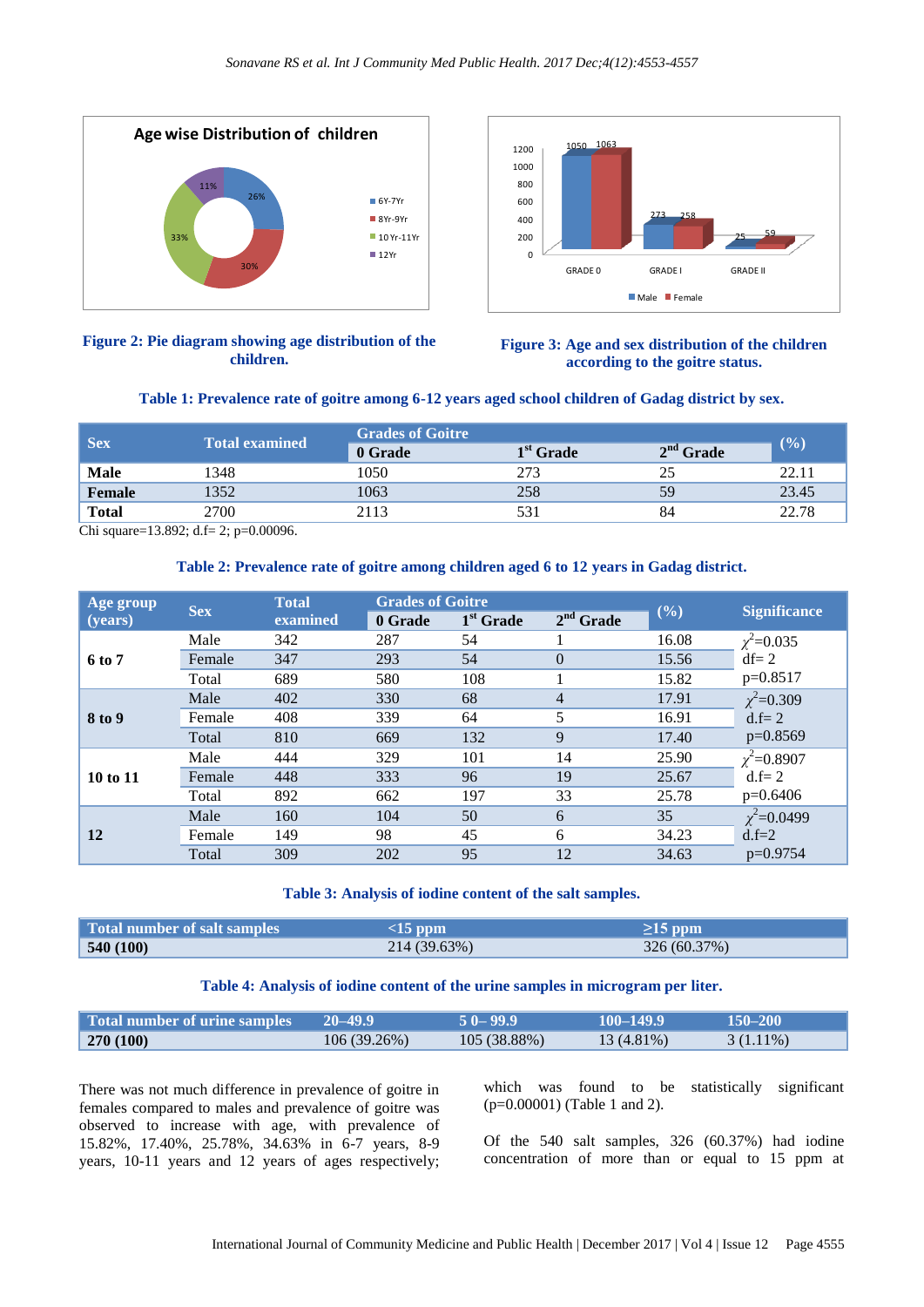household level. 214 (39.63%) of the salt samples had iodine concentration less than 15 ppm (Table 3).

From the Table 4 it is observed that, of the 270 urine samples, 106 (39.26%) had iodine content in the range of 20-49.9 and 105 (38.88%) of them had iodine content of around 50-99.9 mcg/Lt (Table 4).

# **DISCUSSION**

In our study, the goitre prevalence rate of 22.78% among the 6-12 year school children indicates that IDD is a big public health problem in the Gadag district and 19.67% of children had grade 1 goitre and 3.11% had grade 2 goitres.

Similarly in a survey at Bharuch district of Gujarat in 2012 by Chandwani, goitre prevalence in was found to be 23.2% (grade  $1 - 17.4$ %, grade  $2 - 5.8$ %); and in survey carried out during January 2005 in Belgaum district of Karnataka State by Kamath, the overall prevalence of goitre was 16.6% (Grade 1 -15.7%; grade 2 -0.9%).<sup>5,6</sup>

In contrast, a survey done in 2015 in Ramanagar district (Karnataka State) by Biradar, goitre prevalence rate was 8.6% and in Shimoga district (Karnataka state) survey in 2014 by Praveen, goitre prevalence rate was  $9.3\%$ .<sup>7,8</sup>

According to MOHFW report in 1998 in Karnataka 6 of 17 districts surveyed had goitre prevalence rate was in the range of 10.67% to 41.11%.<sup>9</sup>

In our study there was not much difference in prevalence of goitre in females compared to males and prevalence of goitre was observed to increase with age, which was found to be statistically significant (p=0.00001).

In contrast in a survey done in 2005 at Belgaum District by Kamath, Prevalence of palpable and visible goitre was significantly high among females (21.8%) when compared to that of males (7.2%) ( $\chi^2$  =15, p≤0.001).<sup>6</sup> And in survey done in 2015 at Ramnagar District, females had higher prevalence compared to males in all the age groups but the difference was not statistically significant (0.437).

But in a survey done in 2014 at Shimoga district the prevalence of goitre was found to be highest in the age group of 8–9 years (10.84%) and study showed a high goitre prevalence rate among girls aged 12 years  $(11.59\%)$ .<sup>8</sup>

In our study, iodine concentrations in the 540 salt samples were tested. Out of this, 214 (39.63%) of the salt samples had iodine concentration less than15 ppm of which 43 samples (15.93%) had no iodine content in them. And 326 (60.37%) salt samples had iodine concentration more than or equal to 15 ppm at household level. This may be because salt was iodized inadequately at the manufacturer level or due to loss of iodine during the distribution process.

In contrast to our study, in a survey of Shimoga district in 2014, 60.8% (332) salt samples had iodine levels of less than 15 ppm; 214 (39.62%) salt samples had iodine levels more than 15 ppm; And in a survey done 2015 in Ramnagar district 95.3% had iodine concentration ≥15 ppm at household level.<sup>7,8</sup>

In our study out of the 270 urine samples, 211 (78.15%) had iodine deficiency.106 (39.26%) samples had moderate iodine deficiency; 105 (38.88%) had mild iodine deficiency (Table 4).

Similarly in survey done at Shimoga district 74.7% of all the urine samples showed iodine deficiency; and 183 showed severe iodine deficiency, whereas 11 showed moderate and 1 showed mild iodine deficiency.<sup>8</sup>

Similarly in study done in Himachal Pradesh in 2000 by Kapil et al, 3.5%, 3.8%, 14.2% had urinary iodine excretion of <20, 20-49.9, 50-99.9 mcg/Lt.<sup>10</sup>

# **CONCLUSION**

Prevalence of iodine deficiency is significantly high among 6-12 year children in this district of south India with increasing age.

# *Recommendations*

Efforts must be made to ensure that the quality of iodized salt meets the required standards  $(\geq 15$  ppm) at the consumer level. Also periodic surveys must be carried out to assess status of IDD by clinical examination, and estimation of urinary iodine excretion and estimation of the iodine concentration of the salt.

# **ACKNOWLEDGEMENTS**

We are thankful to Deputy Director (Nutrition), Directorate of Health and family welfare services, Government of Karnataka, Bengaluru. We also thank DHO, DDPI, BEO's of Gadag district, Head Masters/ Head mistresses and teachers of schools of Gadag District and School children; and Mr Mallayya Kalmath , Mr Basavaraj Badiger, Health inspectors of community medicine-GIMS, Gadag.

*Funding: The study was funded by IDD Cell-Banglore Conflict of interest: None declared Ethical approval: The study was approved by the Institutional Ethics Committee*

# **REFERENCES**

1. Park K. Textbook of Preventive and social Medicine, Banarasidas Bhanot; 23rd Edition; 624.